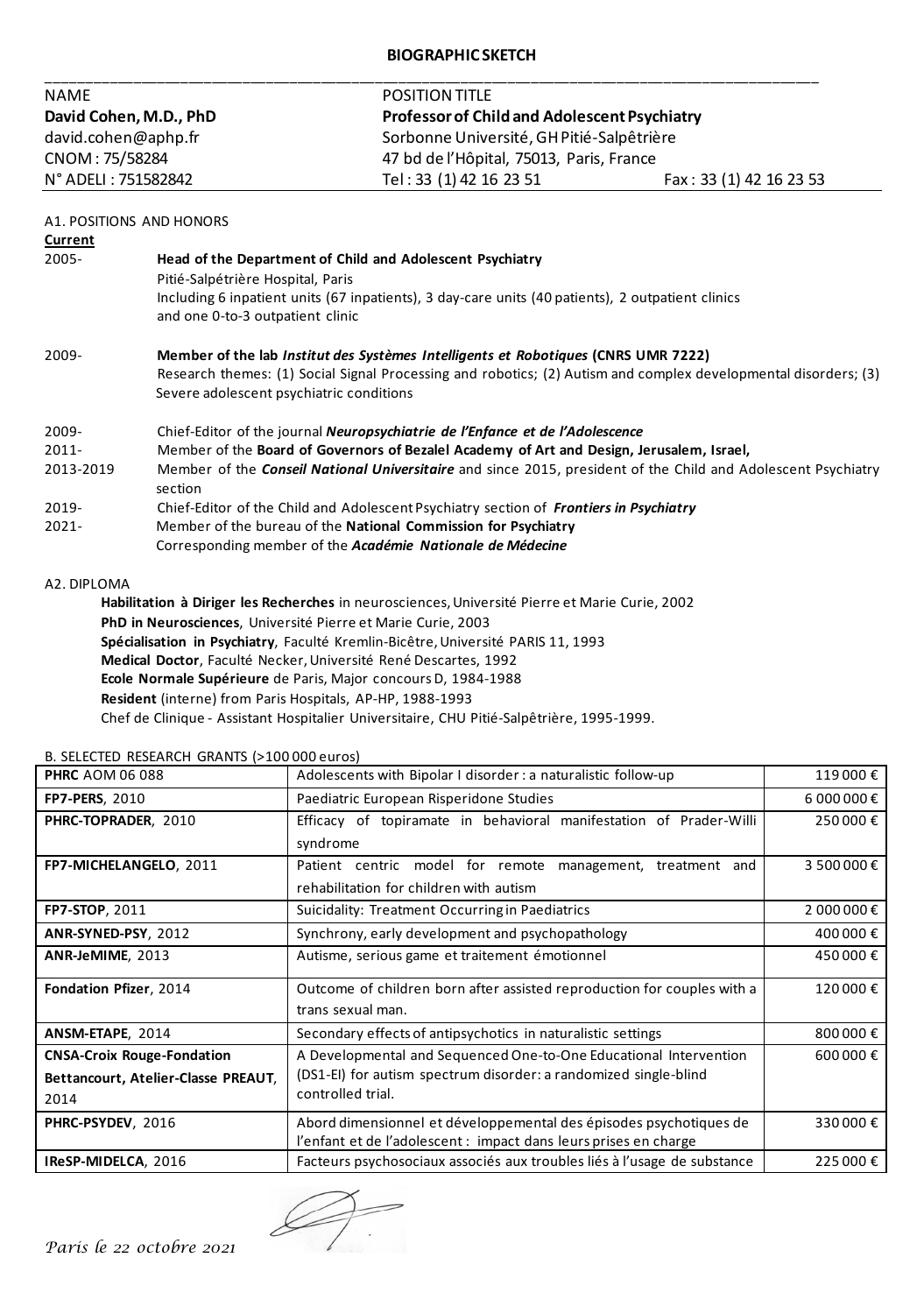|                                 | chez des adolescents hospitalisés en pédopsychiatrie : programme       |             |
|---------------------------------|------------------------------------------------------------------------|-------------|
|                                 | d'intervention en milieu naturel                                       |             |
| <b>FRM, 2016</b>                | Approche multimodale de la réponse au stress et de l'impulsivité chez  | 238 000 €   |
|                                 | des adolescents présentant un trouble de la personnalité état-limite   |             |
| <b>FIRAH, 2016</b>              | E-Goliah, une plateforme de jeux pour stimuler imitation et attention  | 130 000€    |
|                                 | conjointe en ligne chez l'enfant TSA                                   |             |
| IResP-AUTISME, 2017             | Analyse des parcours de vie des personnes avec TSA suivies par le      | 140 000 €   |
|                                 | dispositif SCATED en Ile-de-France depuis sa création                  |             |
| PHRC-TRANSADO, 2017             | Evaluation de l'efficacité du traitement hormonal chez les adolescents | 350 000€    |
|                                 | souffrant de dysphorie de genre                                        |             |
| ANR-iReCHeCk, 2019              | iReCHeCk - A Robotic Handwriting Companion                             | 834 000€    |
| PRME e-GOLIAH, 2019             | Etude médico-économique contrôlée randomisée d'e-GOLIAH une            | 1 000 000 € |
|                                 | plateforme de jeux en ligne pour l'enfant TSA                          |             |
| Fondation de France, 2020       | Influence sociale sur le sentiment d'agentivité chez les adolescents   | 190 000 €   |
|                                 | typique et borderlines                                                 |             |
| <b>ERAperMed TechTOYS, 2021</b> | Acquire digiTal biomarkErs in infanCy witH sensorized TOYS for early   | 1 200 000€  |
|                                 | detection and monitoring of neurodevelopmental disorders               |             |

C. SELECTED PEER-REVIEWED PUBLICATIONS FROM MORE THAN 200 PAPERS SINCE 1997 (max Impact Factor=35)

#### **Un rapport d'expertise** pour la *World Psychiatric Association*

FLAMENT M., **COHEN D**., Childhood obsessive compulsive disorders, in " Obsessive-compulsive disorder : evidence and practice ", Ed. Maj M. & Sartorius N., *Word Psychiatric Association*, Genève, (2000) pp 147-183.

#### **Un livre référence pour l'étudiant en troisième cycle**

MARCELLI, D, **COHEN D**. (2016) Enfance et psychopathologie (10ème édition) Paris : *Masson.* 662 pages

Translation in Italian, Spanish, Polish and Portuguese.

Coordination of two volumes of the **Handbook of Clinical Neurology** : A. Gallagher, C. Bulteau, D. Cohen, & J. Michaud (Eds.) Volume 173 *Handbook of Clinical Neurology: normative development Elsevier*, 2020 Volume 174 *Handbook of Clinical Neurology: neurodevelopmental and cognitive disabilities Elsevier*, 2020

# **Synthèse Google Scholars** (1 decembre 2021)

| <b>Citations</b> | Toutes | Depuis 2016 |
|------------------|--------|-------------|
| <b>Citations</b> | 29701  | 22124       |
| indice h         | 70     | 53          |
| indice i10       | 267    | 222         |



**COHEN D**. Should the use of SSRI in child and adolescent depression be banned? *Psychotherapy Psychosomatics* 2007; 76; 5-14.

- CHAMAK B, BONNIAU B, JAUNAY E, **COHEN D**. What can we learn about autism from autistic persons? *Psychotherapy Psychosomatics* 2008; 77: 271-279.
- AMIET C, et al. Epilepsy in autism is associated with mental retardation and gender: evidence from a meta-analysis. *Biological Psychiatry* 2008; 64: 577-582
- **COHEN D**. Probabilistic epigenesis: an alternative causal model for conduct disorders in children and adolescents. *Neurosciences Bio-behavioral Reviews* 2010; 34: 119-129.
- CONSOLI A, et al. Medical and developmental risk factors of catatonia in children and adolescents: a 17-year prospective study. *Schizophrenia Research* 2012; 137: 151-8.
- SAINT-GEORGES C, CHETOUANI M, CASSEL RS, APICELLA F, MAHDHAOUI A, MURATORI P, LAZNIK MC, **COHEN D**. Motherese, an emotion- and interaction-based process, affects infants' cognitive development. *PlosONE* 2013; 8: e78103
- AMIET C, GOURFINKEL-AN I, LAURENT C, BODEAU N, GENIN B, LEGUERN E, TORDJMAN S, **COHEN D**. Epilepsy in multiplex autism pedigrees is associated with intellectual disability and known genetic and non-genetic causes, but not with gender. *Molecular Autism* 2013; 4: e47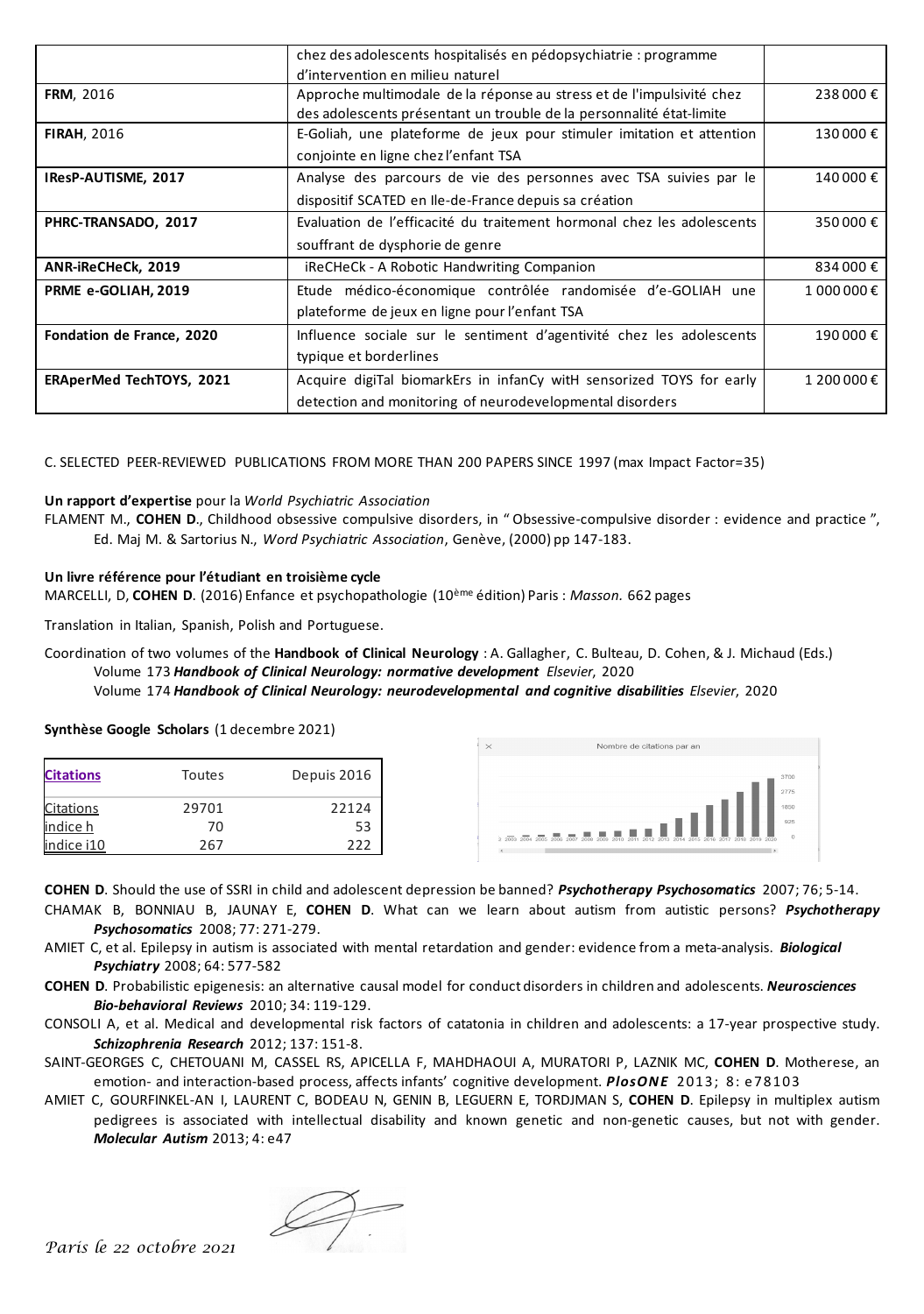- SCHIZOPHRENIA WORKING GROUP OF THE PSYCHIATRIC GENOMICS CONSORTIUM. Common variant analysis identifies 108 associated loci in schizophrenia. *Nature* 2014; 511: 421–427
- ZHOU X, HETRICK SE, WHITTINGTON CJ QIN B, BARTH J, **COHEN D**, DEL GIOVANE C, CUIJPERS P, LIU Y, MICHAEL KD, ZHANG Y, WEISZ JR, XIE P. Comparative Efficacy and Acceptability of Psychotherapies for Depression in Children and Adolescents: A Network Meta-Analysis. *World Psychiatry* 2015; 14: 207-222.
- WEISMAN O, CHETOUANI M, SAINT-GEORGES C, BOURVIS N, ZAGOORY-SHARON O, DELAHERCHE E, **COHEN D**, FELDMAN R. Dynamics of Non-verbal Vocalizations and Hormones during Father-Infant Interaction. *IEEE Transactions on Affective Computing* 2015; DOI[: 10.1109/TAFFC.2015.2478468](http://dx.doi.org/10.1109/TAFFC.2015.2478468)
- BOUCENNA S, **COHEN D**, MELTZOFF A, GAUSSIER P, CHETOUANI M. Cognitive developmental robotics: How robots learn to recognize individuals from imitating children with autism and other agents. *Scientific Report* 2016; 6: e19908; doi: 10.1038/srep19908
- SEKAR A, BIALAS AR, DE RIVERA H, DAVIS A, HAMMOND TR, KAMITAKI N, TOOLEY K, PRESUMEY J, BAUM M, VAN DOREN V, GENOVESE G, ROSE SA, HANDSAKER RE; **SCHIZOPHRENIA WORKING GROUP OF THE PSYCHIATRIC GENOMICS CONSORTIUM**, DALY MJ, CARROLL MC, STEVENS B, MCCARROLL SA. Schizophrenia risk from complex variation of complement component 4. *Nature*. 2016; 530(7589):177-83.
- LECLÈRE C, AVRIL M, VIAUX-SAVELON S, BODEAU N, ACHARD C, MISSONNIER S, KEREN M, FELDMAN R, CHETOUANI M, **COHEN D**. Interaction and behaviour imaging: a novel method to measure mother-infant interaction using video 3D reconstruction. *Translational Psychiatry* 2016; 6:e816. doi: 10.1038/tp.2016.82.
- CIPRIANI A, ZHOU X, DEL GIOVANE C, HETRICK SE, QIN B, WHITTINGTON C, COGHILL D, ZHANG Y, HAZELL P, LEUCHT S, CUIJPERS P, PU J, **COHEN D**, RAVINDRAN AV, LIU Y, MICHAEL KD, YANG L, LIU L, XIE P. Comparative efficacy and tolerability of antidepressants for major depression in children and adolescents: a network meta-analysis. *The Lancet* 2016: DOI: [10.1016/S0140-6736\(16\)30385-3](http://dx.doi.org/10.1016/S0140-6736(16)30385-3)
- TAUBER M, BOULANOUAR K, DIENE G, ÇABAL-BERTHOUMIEU S, EHLINGER V, FICHAUX-BOURIN P, MOLINAS C, FAYE S, VALETTE M, POURRINET J, CESSANS C, VIAUX-SAUVELON S, BASCOUL C, GUEDENEY A, DELHANTY P, MARTENS H, MUSCATELLI F, **COHEN D**, CONSOLI A, PAYOUX P, ARNAUD C, SALLES JP. The Use of Oxytocin to improve feeding and Social Skills in infants with Prader-Willi Syndrome. *Pediatrics* 2017; 139: e2 0162976
- CNV AND **SCHIZOPHRENIA WORKING GROUPS OF THE PSYCHIATRIC GENOMICS CONSORTIUM**; PSYCHOSIS ENDOPHENOTYPES INTERNATIONAL CONSORTIUM. Contribution of copy number variants to schizophrenia from a genome-wide study of 41,321 subjects. *Nature Genetics* 2017; 49: 27–35.
- AIGRAIN J, SPODENKIEWICZ M, DUBUISSON S, DETYNIECKI M, **COHEN D**, CHETOUANI M. Multimodal stress detection from multiple assessments. *IEEE Transactions on Affective Computing* doi: 10.1109/TAFFC.2016.2631594
- CONDAT A, MENDES N, DROUINEAUD V, GRÜNDLER N, LAGRANGE C, CHILAND C, WOLF JP, ANSERMET F, **COHEN D**. Biotechnologies that empower transgender persons to self-actualize as individuals, partners, spouses, and parents are defining new ways to conceive a child: psychological considerations and ethical issues. *Philosophy, Ethics and Humanities in Medicine* 2018; 13:e1. DOI 10.1186/s13010-018-0054-3
- BOURVIS N, SINGER M, SAINT-GEORGES C, BODEAU N, CHETOUANI M, **COHEN D**, FELDMAN R. Pre-linguistic Infants Employ Complex Communicative Loops to Engage Mothers in Social Exchanges and Repair Interaction Ruptures. *Royal Society Open Science* 2018; 5:e170274. http://dx.doi.org/10.1098/rsos.170274
- GIANNITELLI M, **COHEN D**, JARDRI R, BONNOT O, RAFFIN M, CONSOLI A, LAURENT C. An overview of medical risk factors for childhood psychosis: Implications for research and treatment. *Schizophrenia Research* 2018; 192: 39-49.
- TORDJMAN S, **COHEN D**, COULON N, ANDERSON GM, BOTBOL M, ROUBERTOUX PL. Reframing autism as a behavioral syndrome and not a specific mental disorder: Perspectives from a literature review. *Neurosciences Bio-Behavioral Review* 2018; 89:132-150.
- THE BRAINSTORM CONSORTIUM: VERNERI A, BULIK-SULLIVAN B, FINUCANE HK, WALTERS R, BRAS J, DUNCAN L [...] **COHEN D** [...] NEALE BM. Analysis of Shared Heritability in Common Disorders of the Brain. *Sciences* 2018; 360 (6395): eaap8757
- RAFFIN M, CONSOLI A, GIANITELLI M, PHILIPPE A, KEREN B, BODEAU N, LEVINSON DF, **COHEN D**, LAURENT-LEVINSON C. Catatonia in children and adolescents: a high rate of genetic condition genetic. *Journal of the American Academy of Child and Adolescent Psychiatry* 2018; 57:518-525.e1
- ASSELBORN T, GARGOT T, KIDZINSKI L, JOHAL W, **COHEN D**, JOLLY C, DILLENBOURG P. Automated human-level diagnosis of dysgraphia using a consumer tablet. *Npg Digital Medicine* 2018; 1: e42 ; doi:10.1038/s41746-018-0049-x
- CRAVEDI E, DENIAU E, GIANNITELLI M, PELLERIN H, CZERNECKI V, HARTMANN A, CONSOLI D, **COHEN D**. Disentangling Gilles de la Tourette syndrome heterogeneity through hierarchical ascendant clustering. *Developmental Medicine and Child Neurology* 2018; 60: 942-950.
- BENAROUS X, RAFFIN M, FERRAFIAT, CONSOLI A, **COHEN D**. Catatonia in children and adolescents: new perspectives. *Schizophrenia Research* 2018; 200:57-67.
- CAMPELO N, BOUZAR L, OPPETIT A, PELERIN H, HEFEZ S, BRONSARD G, **COHEN D**, BOUZAR D. Joining the Islamic State from France between 2014 and 2016: an observational follow-up study. *Npg Palgrave Communication* 2018; 4:e137.
- ZHOU X, LIU L, LAN X, **COHEN D**, ZHANG Y, RAVINDRAN AV, YUAN S, ZHENG P, COGHILL,D, YANG L, HETRICK SE, JIANG X, BENOLIEL JJ, CIPRIANI A, XIE P. Polyunsaturated fatty acids metabolism, purine metabolism and inosine as potential independent

*Paris le 22 octobre 2021*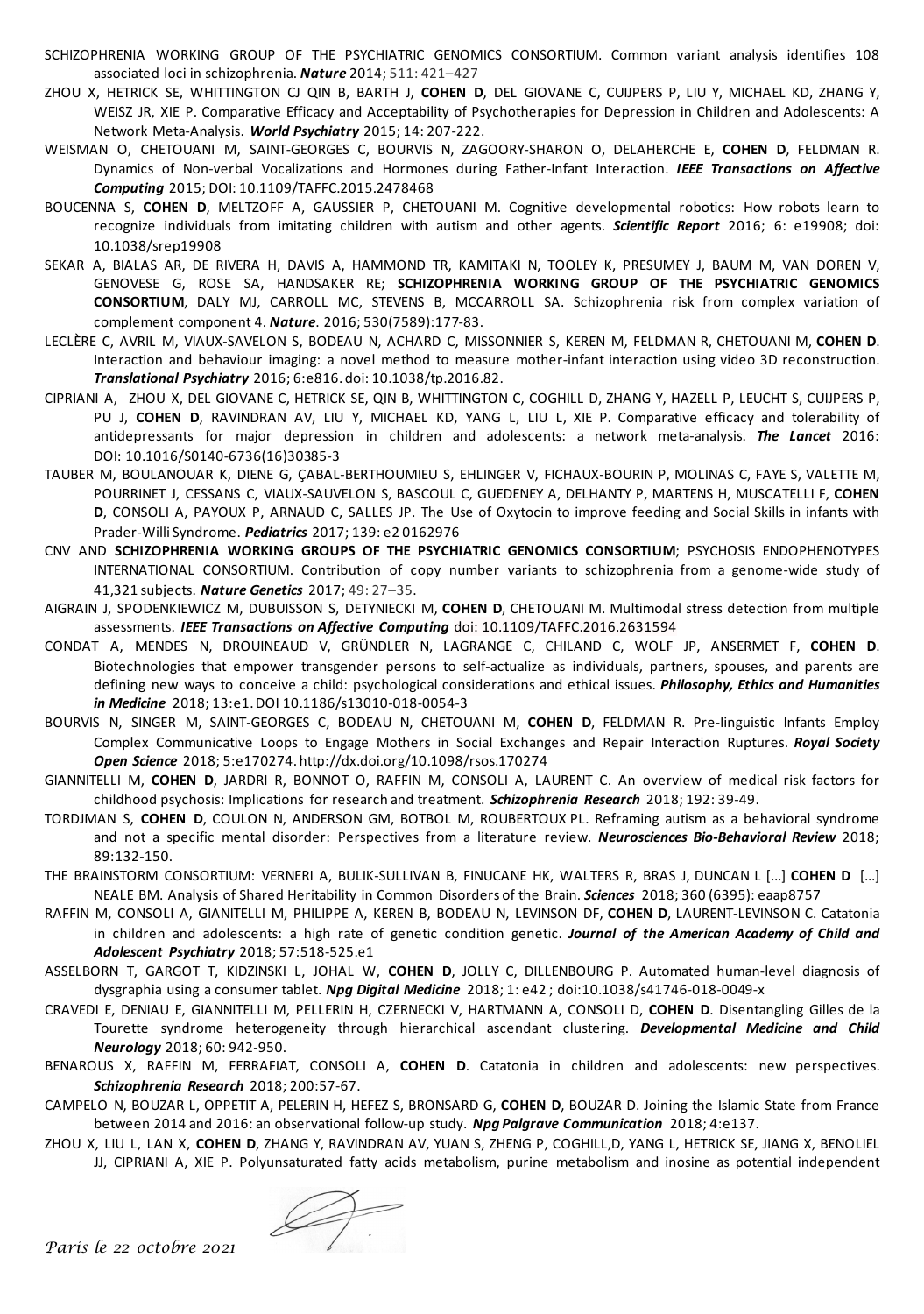diagnostic biomarkers for major depressive disorder in children and adolescents. *Molecular Psychiatry* 2019; 24:1478- 1488.

- CONSOLI A, CABAL-BERTHOUMIEU S, RAFFIN M, THUILLEAUX D, POITOU C, COUPAYE M, PINTO G, LEBBAH S, ZAHR N, TAUBER M, COHEN D, BONNOT O. Effect of topiramate on eating behaviours in Prader-Willi syndrome: TOPRADER double-blind randomized placebo-controlled study. *Translational Psychiatry* 2019; 9:e274.
- **CROSS-DISORDER GROUP OF THE PSYCHIATRIC GENOMICS CONSORTIUM**. Genomic Relationships, Novel Loci, and Pleiotropic Mechanisms across Eight Psychiatric Disorders. *Cell*. 2019; 179(7): 1469-1482. e11.
- GROSSARD C, DAPOGNY A, **COHEN D**, BERNHEIM S, JUILLET E, HAMEL F, HUN S, BOURGEOIS J, PELLERIN H, SERRET S, BAILLY K, CHABY L. Children with autism spectrum disorder produce more ambiguous and less socially meaningful facial expressions: an experimental study using random forest classifiers. *Molecular Autism* 2020; 11: e5.
- OUSS L, PALESTRA G, SAINT-GEORGES C, LEITGEL GILLE M, AFSHAR M, PELLERIN H, BAILLY K, CHETOUANI M, ROBEL L, GOLSE B, NABBOUT R, DESGUERRE I, GUERGOVA-KURAS M, COHEN D. Behavior and interaction imaging at 9 months of age predict autism/intellectual disability in high-risk infants with West syndrome. *Translational Psychiatry* 2020; 10:e54.
- KAMITAKI N, SEKAR A, HANDSAKER RE, RIVEIRA H, TOOLEY K, MORRIS DL, TAYLOR KE, WHELAN CW, TOMBLESON P, OLDE LOOHUIS LM, **SCHIZOPHRENIA WORKING GROUP OF THE PSYCHIATRIC GENOMICS CONSORTIUM**, BOEHNKE M, KIMBERLY RP, KAUFMAN KM, HARLEY JB, LANGEFELD CD, SEIDMAN CE, PATO MT, PATO CN, OPHOFF RA, GRAHAM RR, CRISWELL LA, VYSE TJ, McCARROLL SA. Complement genes contribute sex-biased vulnerability in diverse disorders. *Nature* 2020; https://doi.org/10.1038/s41586-020-2277-x
- GIANNITELLI M, LEVINSON DF, **COHEN D**, XAVIER J, MOLECULAR GENETICS OF SCHIZOPHRENIA COLLABORATION, LAURENT-LEVINSON C. Developmental and symptom profiles in early-onset psychosis. *Schizophrenia Research* 2020; 216:470-478.
- CONDAT A, MAMOU G, LAGRANGE C, MENDES N, WIELART J, POIRIER F, MEDJKANE F, BRUNELLE J, DROUINEAUD V, ROSENBLUM O, GRÜNDLER N, ANSERMET F, WOLF JP, FALISSARD B, **COHEN D**. Transgender fathering: children's psychological and family outcomes. *PlosONE* 2020; 15(11):e0241214.
- MIRKOVIC B, **COHEN D**, GARNY DE LA RIVIÈRE S, PELLERIN H, GUILE JM, CONSOLI A, GERARDIN P. Repeating a suicide attempt during adolescence: risk and protective factors 12 months after hospitalization. *European Child Adolescent Psychiatry*  2020; 29:1729-1740.
- RICHARDS AL, PARDIÑAS AF, FRIZZATI A, TANSEY KE, LYNHAM AJ, HOLMANS P, LEGGE SE, SAVAGE JE, AGARTZ I, ANDREASSEN OA, BLOKLAND GAM, CORVIN A, COSGROVE D, DEGENHARDT F, DJUROVIC S, ESPESETH T, FERRARO L, GAYER-ANDERSON C, GIEGLING I, VAN HAREN NE, HARTMANN AM, HUBERT JJ, JÖNSSON EG, KONTE B, LENNERTZ L, OLDE LOOHUIS LM, MELLE I, MORGAN C, MORRIS DW, MURRAY RM, NYMAN H, OPHOFF RA; GROUP INVESTIGATORS, VAN OS J; EUGEI WP2 GROUP; **SCHIZOPHRENIA WORKING GROUP OF THE PSYCHIATRIC GENOMICS CONSORTIUM**, PETRYSHEN TL, QUATTRONE D, RIETSCHEL M, RUJESCU D, RUTTEN BPF, STREIT F, STROHMAIER J, SULLIVAN PF, SUNDET K, WAGNER M, ESCOTT-PRICE V, OWEN MJ, DONOHOE G, O'DONOVAN MC, WALTERS JTR. The Relationship Between Polygenic Risk Scores and Cognition in Schizophrenia. *Schizophrenia Bulletin*. 2020 ; 46: 336–344.
- CHAUMETTE B, FERRAFIAT V, AMBALAVANAN A, GOLDENBERG A, DIONNE-LAPORTE A, SPIEGELMAN D, DION PA, GERARDIN P, LAURENT C, **COHEN D**, RAPOPORT J, ROULEAU GA. Missense variants in *ATP1A3* and *FXYD* gene family are associated with childhood-onset schizophrenia. *Molecular Psychiatry* 2020; 25: 821–830.
- GARGOT T, ASSELBORN T, HUET L, NAVARRE E, JOHAL W, DILLENBOURG P, **COHEN D**, JOLLY C. Acquisition of handwriting in children: a computational approach. *PlosONE* 2020; 15(9): e0237575.
- SAINT-GEORGES C, PAGNIER M, GHATTASSI Z, HUBERT-BARTHELEMY A, TANET A, CLÉMENT MN, SOUMILLE F, CRESPIN GC, PELLERIN H, **COHEN D** and the GPIS study group. A Developmental and Sequenced One-to-One Educational Intervention (DS1-EI) for Autism Spectrum Disorder and Intellectual Disability: a Three-Year Randomized, Single-Blind Controlled Trial. *EClinical Medicine* (Lancet group) 2020; 26: e100537
- CONDAT A, MAMOU G, LAGRANGE C, MENDES N, WIELART J, POIRIER F, MEDJKANE F, BRUNELLE J, DROUINEAUD V, ROSENBLUM O, GRÜNDLER N, ANSERMET F, WOLF JP, FALISSARD B, **COHEN D**. Transgender fathering: children's psychological and family outcomes. *PlosONE* 2020; 15(11):e0241214.
- MIRKOVIC B, **COHEN D**, GARNY DE LA RIVIÈRE S, PELLERIN H, GUILE JM, CONSOLI A, GERARDIN P. Repeating a suicide attempt during adolescence: risk and protective factors 12 months after hospitalization. *European Child Adolescent Psychiatry* 2020; 29:1729-1740.
- FERRAFIAT V, RIQUIN E, FRERI E, GRANATA T, NARDOCCI N, MEDJKANE F, CORFIOTTI C, TOZZO A, PELLERIN H, BENAROUS X, HAROCHE J, AMOURA Z, DUVERGER L, JARDRI R, GERARDIN P, **COHEN D**, CONSOLI A, RAFFIN M. Psychiatric autoimmune conditions in children and adolescents: Is catatonia a severity marker? *Progress in Neuro-Psychopharmacology and Biological Psychiatry* 2021; 104: 110028.
- HESS JL, TYLEE DS, MATTHEISEN M; **SCHIZOPHRENIA WORKING GROUP OF THE PSYCHIATRIC GENOMICS CONSORTIUM**; LUNDBECK FOUNDATION INITIATIVE FOR INTEGRATIVE PSYCHIATRIC RESEARCH (IPSYCH), BØRGLUM AD, ALS TD, GROVE J, WERGE T, MORTENSEN PB, MORS O, NORDENTOFT M, HOUGAARD DM, BYBERG-GRAUHOLM J, BÆKVAD-HANSEN M, GREENWOOD TA, TSUANG MT, CURTIS D, STEINBERG S, SIGURDSSON E, STEFÁNSSON H, STEFÁNSSON K, EDENBERG HJ, HOLMANS P, FARAONE SV, GLATT SJ. A polygenic resilience score moderates the genetic risk for schizophrenia. *Molecular Psychiatry*. 2021 Sep 6. doi: 10.1038/s41380-019-0463-8.